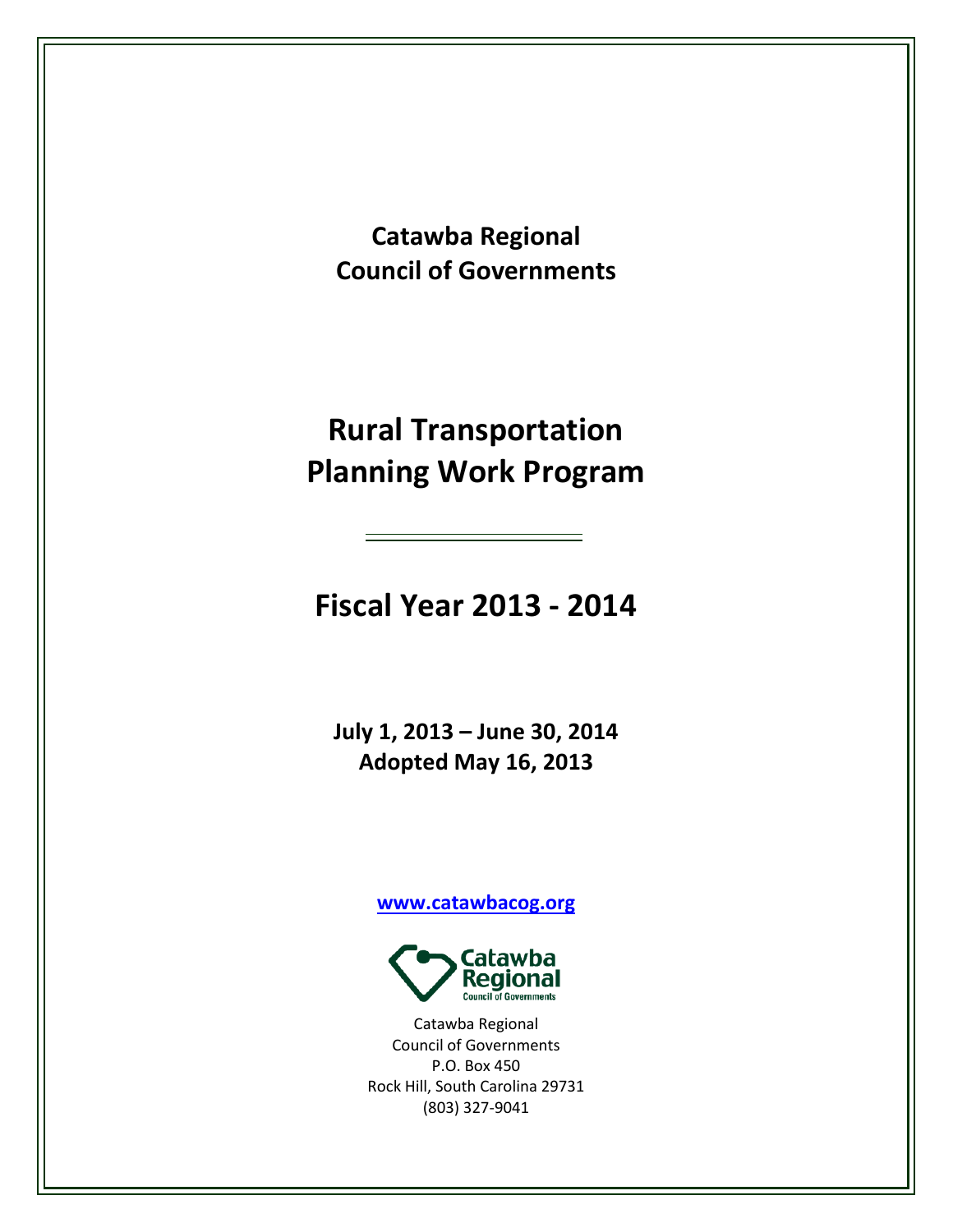## **Catawba Region**

Catawba Regional Council of Governments (CRCOG) is an association of local governments located in North-Central South Carolina. The Catawba Region includes Chester, Lancaster, Union, and York counties. The COG serves as a forum for intergovernmental cooperation and as a central staffing resource for grantsmanship, land use and transportation planning, community and economic development, workforce investment, GIS mapping, information systems, and project management.

SC Councils of Governments were formed by state statute in 1967, with specific geographic regions defined by the state legislature in 1971. There are ten Councils of Governments serving local governments throughout South Carolina.

## **BACKGROUND**

In 1998, the South Carolina Department of Transportation (SCDOT) contracted with the Catawba Regional Council of Governments (CRCOG) and the nine other COGs in the state to coordinate transportation planning assistance for non-urbanized portions of the State. The SCDOT involved the COGs to decentralize the transportation planning process and to allow for more local involvement in project identification and development. This partnership between the SCDOT and the COGs aids the State in fulfilling the requirements of the federal and state planning process to address the transportation needs of non-metropolitan areas.

## **RURAL TRANSPORTATION PLANNING PROGRAM**

As the designated planning agency for the Catawba Region, CRCOG is responsible for maintenance and coordination of transportation plans for the rural/non-urbanized areas of the region, maintenance of financial records for the planning support funds, and forwarding local project recommendations to SCDOT. The eastern portion of York County is included in the Rock Hill Urbanized Area as defined by the U.S. Census and is designated as a Metropolitan Planning Organization (MPO) referred to as the Rock Hill - Fort Mill Area Transportation Study (RFATS). In response to expanded urbanized area designations from the 2010 Census, the RFATS planning area boundary will be adjusted to incorporate the northern portion of the panhandle of Lancaster County. The RFATS planning area boundary adjustment will be complete in summer 2013. The management of the entire transportation planning program for RFATS is the responsibility of the City of Rock Hill Planning & Development Department.

The CRCOG implemented a transportation planning process that includes the identification of local priorities at the county level, the development of regional plans by a transportation advisory committee, and plan approval by the full CRCOG Board of Directors. Components of the CRCOG transportation planning process include: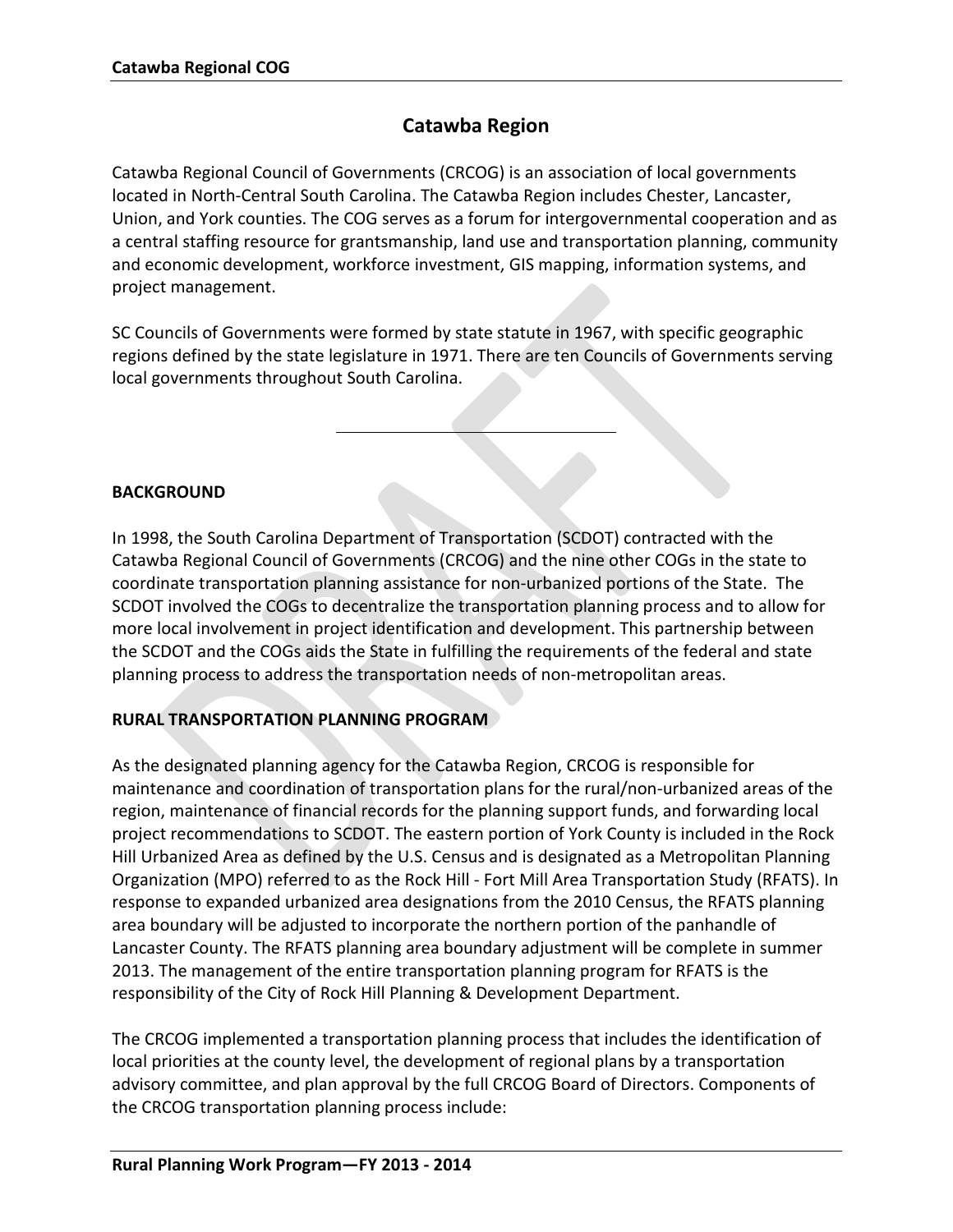- County level long range transportation committees for identification and prioritization of system improvements for inclusion in the Regional Transportation Improvement Program (TIP).
- Prioritized projects are forwarded to the COG's Regional Transportation Advisory Committee for review, study, and prioritization for incorporation into the regional plan, which is then submitted to the full CRCOG Board of Directors.
- The CRCOG Board reviews and approves the Regional TIP and submits to the SCDOT Commission as recommendations for inclusion into the Statewide Transportation Improvement Program (STIP).

Catawba Regional COG has a 32 member Board of Directors that sets policy for the COG. Half of the membership is comprised of local elected officials from all four counties, including state legislators, county council members, and mayors or city council members. Each county council ratifies appointments made by municipalities represented within each county and appoints the remaining citizen and minority representatives of the Council's Board. Each county and municipality's representation on the Council's Board of Directors is determined by a defined formula based upon population.

To assist the COG Board with transportation planning related evaluation and recommendations, the Catawba Regional Transportation Technical Advisory Committee (TAC) was formed. The TAC is comprised of voting and non-voting members with representatives from local government, transportation providers, and special interest groups. This committee plays an important role in identifying, analyzing and prioritizing transportation needs and goals for the region. Because of the TAC and COG board involvement, local governments are directly consulted and given an opportunity to identify transportation needs for possible inclusion in the state system.

## **RURAL PLANNING WORK PROGRAM**

The Rural Planning Work Program (RPWP) for the Catawba Region is developed annually and documents major transportation planning and related activities within the rural areas of the Catawba Region for the upcoming fiscal year (July 1, 2013 through June 30, 2014). The purpose of the RPWP is to identify work program tasks and present budget allocations for planning activities to be undertaken within the CRCOG Study Area. The document also serves as the basis for federal (FHWA/FTA), state (SCDOT), and local funding assistance for transportation planning activities.

Catawba Regional COG works closely with various interest groups and local government officials in all four counties of the Catawba Region and within the Charlotte Metropolitan Region to coordinate transportation planning. By providing regional coordination amongst the planning partners and setting regional recommendations, cities and counties can better coordinate their planning efforts in order to develop an integrated multimodal transportation system for the Catawba Region and the State of South Carolina.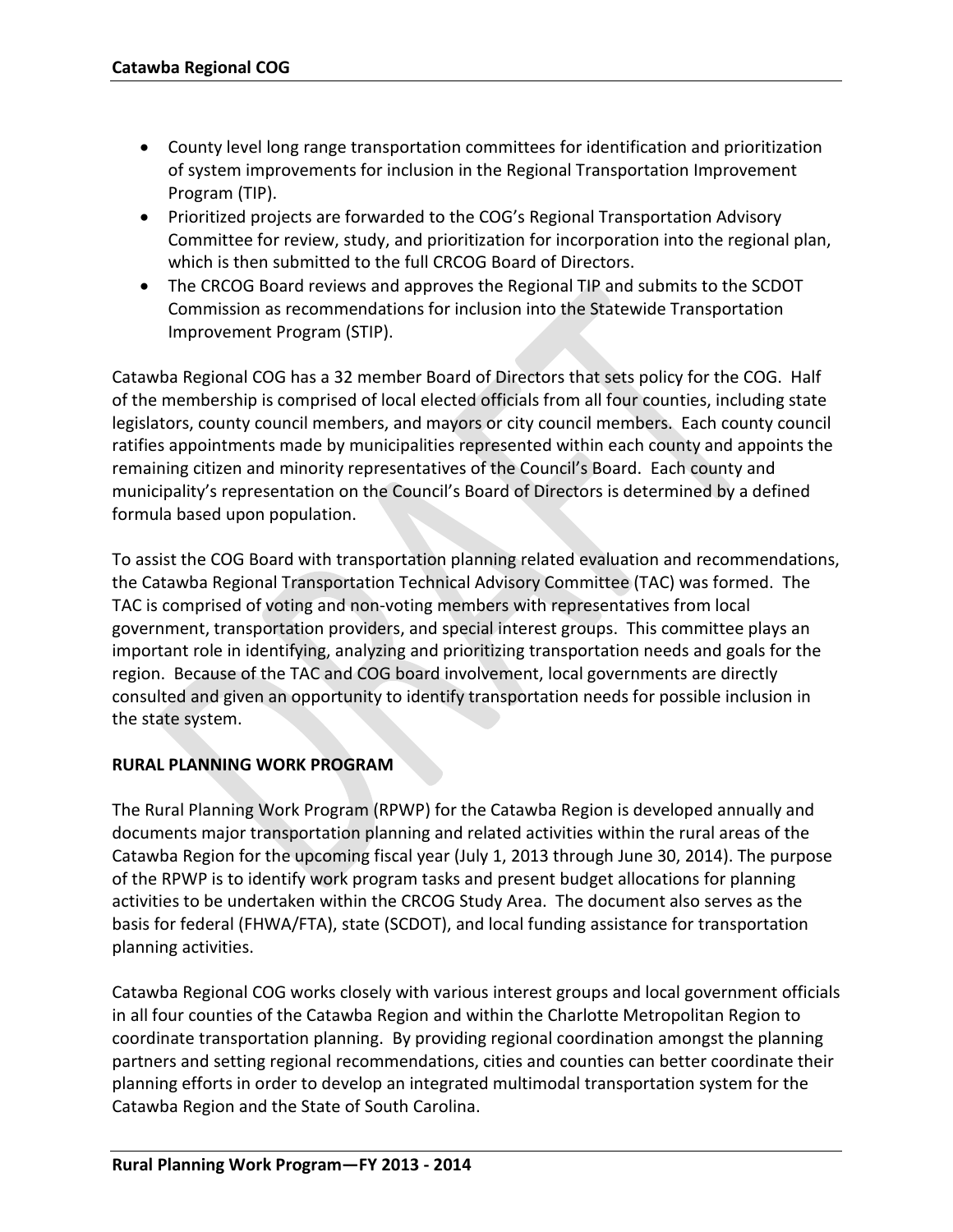#### **GENERAL FUNCTIONS**

This section relates to general activities to be undertaken throughout the planning process. In the implementation of all items of the work plan, CRCOG will strive to meet the eight federal planning factors established by the Moving Ahead for Progress in the  $21<sup>st</sup>$  Century Act (MAP-21) – The federal transportation authorization legislation passed in July 2012, and successor to the Safe, Accountable, Flexible, and Efficient Transportation Equity Act: A Legacy for Users (SAFETEA-LU). Future updates to the LRTP must comply with MAP-21 (or the transportation authorization legislation in effect at that time). MAP-21 guides the transportation planning and programming processes throughout the country. The eight planning factors of MAP-21 are:

- Support the economic vitality of the area, especially by enabling global competitiveness, productivity, and efficiency.
- Increase the safety of the transportation system for motorized and non-motorized users.
- Increase the security of the transportation system for motorized and non-motorized users.
- Increase the accessibility and mobility of people and freight.
- Protect and enhance the environment, promote energy conservation, improve the quality of life, and promote consistency between transportation improvements and state and local planned growth and economic development patterns.
- Enhance the integration and connectivity of the transportation system, across and between modes, for people and freight.
- Promote efficient system management and operation.
- Emphasize the preservation of the existing transportation system.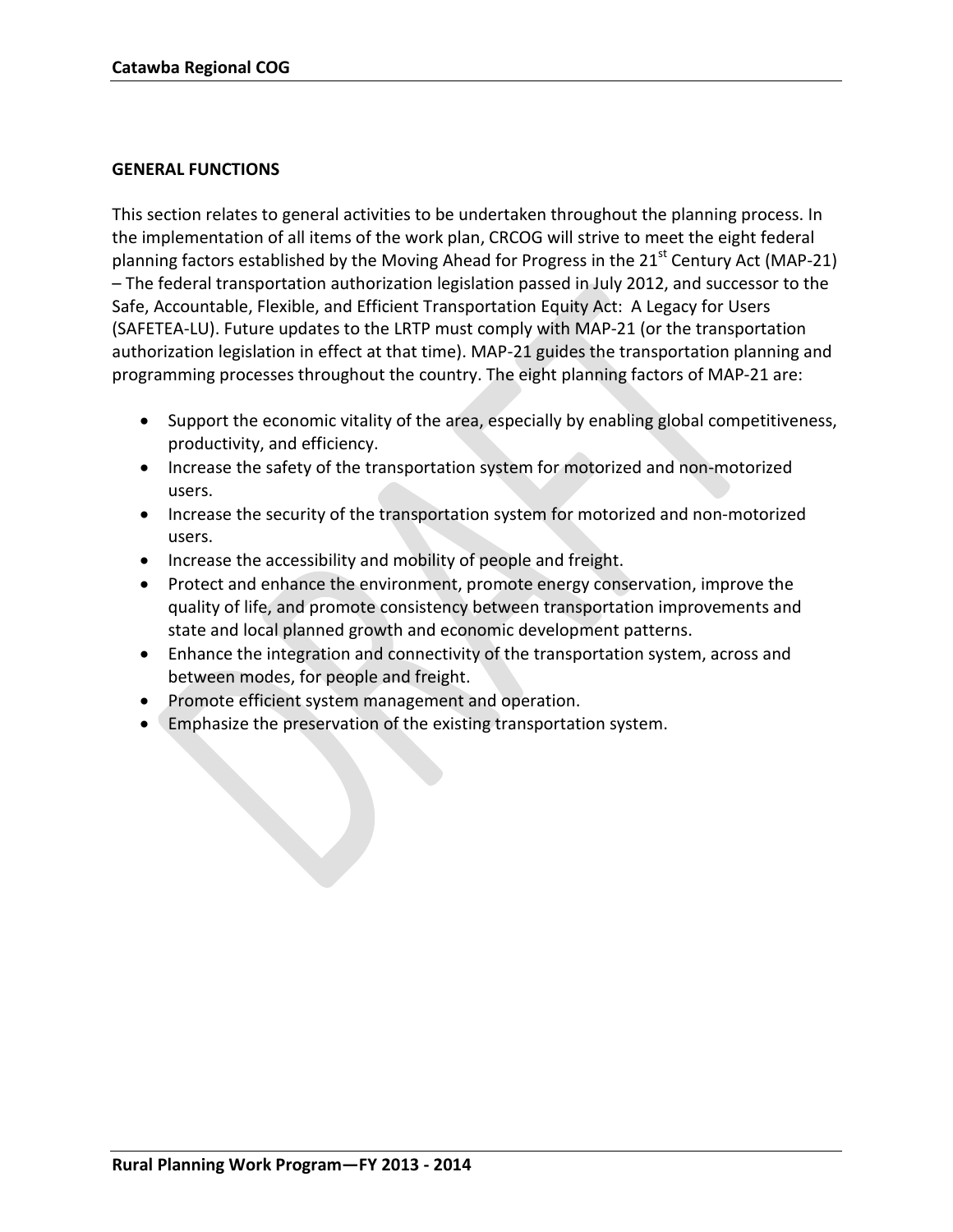## **CATAWBA REGIONAL COUNCIL OF GOVERNMENTS Rural Transportation Planning Work Program FY 2013 - 2014**

In addition to the work program elements outlined in this RPWP, work shall include other specific activities as requested by SCDOT. The scope of work may also include activities or studies addressing other transportation planning related issues that may be of specific interest to the region. However, the cost to carry out the entire program must be kept within the financial assistance being provided unless additional funds are made available to finance the work.

## **I. PROGRAM ADMINISTRATION**

#### *A. Rural Transportation Program Management*

#### *Description:*

This activity includes all ongoing department-wide management and administrative activities necessary to initiate and properly manage the transportation planning process. This does not include activities attributable to specific program activities. There are two objectives for this work task: (1) the administration of transportation planning work program activities; and (2) the completion of necessary contracts, invoices, progress reports, correspondence, grant applications in support of the work program, and meeting coordination and attendance.

#### *Methodology:*

- Preparation of meeting agendas, notices, minutes, memorandums, and other correspondence including staff assistance for Transportation Advisory Committee and CRCOG Board of Directors.
- Preparation of quarterly and annual financial progress reports, invoices, and correspondence.
- Completed grant applications and proposals.

## **II. TRANSPORTATION PLANNING TECHNICAL ASSISTANCE**

## *A. Data Collection Activities for Regional Travel Demand Modeling*

*Description:* This task will include working with the South Carolina Department of Transportation in an effort to further develop the existing travel demand model for the Catawba Region. By having this capability, COG staff can work with local jurisdictions and SCDOT in identifying problem areas and analyze alternative highway improvements in the region.

*Methodology:* An on-going effort to incorporate data into transportation planning products such as the regional travel demand model.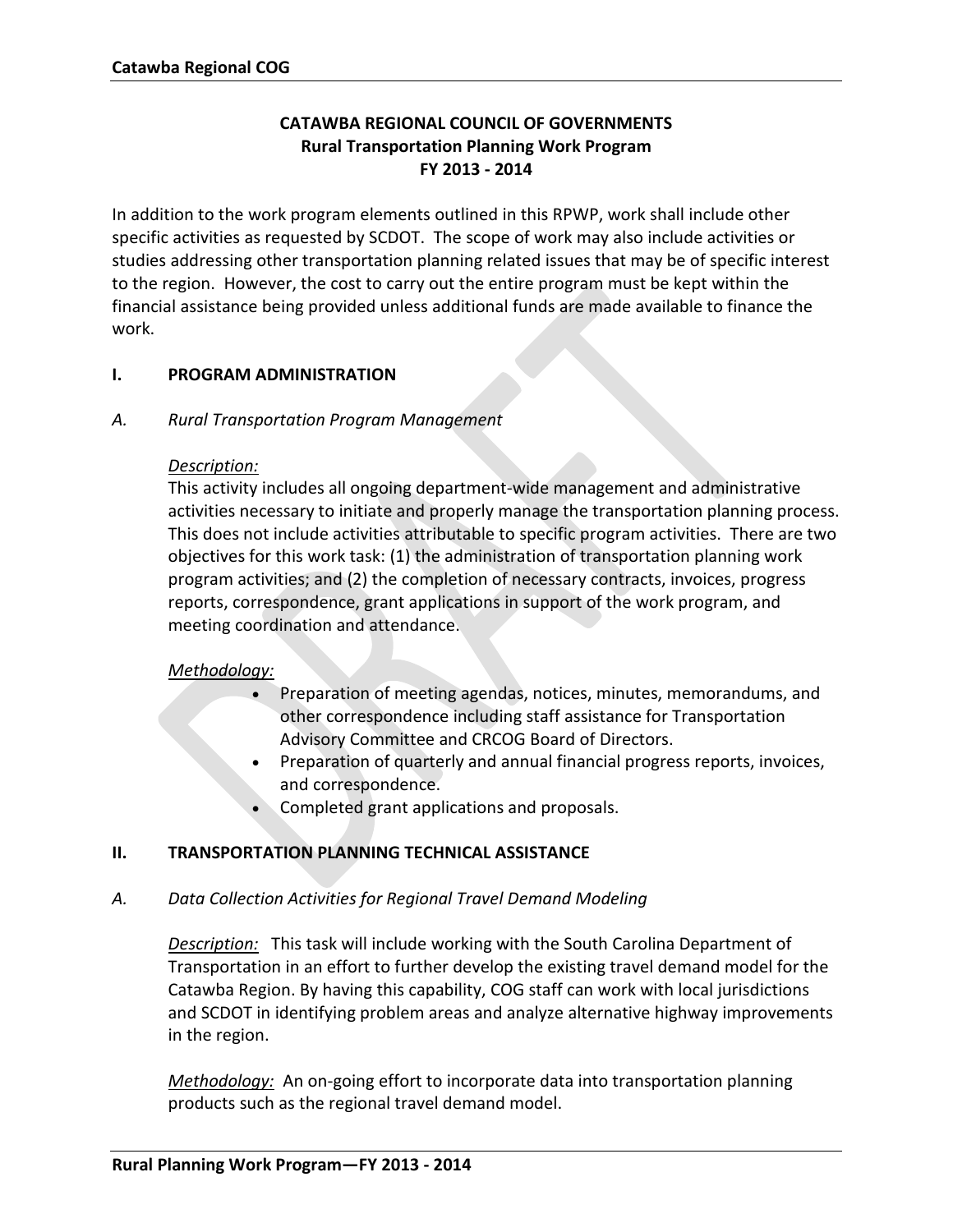- Continued update to GIS traffic count database.
- Continued collection and analysis of building permit data by census tract for all new construction in region.
- Continued collection and analysis of census data and other socioeconomic data for updates to the Long Range Plan for the Catawba Region, and the travel demand model.

#### *B. Data Collection Activities for Lancaster Portion of Metrolina Regional Model*

*Description:* This task will include working with the South Carolina Department of Transportation, the Charlotte Department of Transportation, and the Rock Hill, Fort Mill Area Transportation Study (RFATS) in an effort to further develop existing data for the Lancaster County portion of the Metrolina Regional Travel Demand Model. The northern portion of the Lancaster Panhandle will be incorporated into the RFATS Planning Area. CRCOG staff will work jointly with RFATS staff to provide support for updates.

*Methodology:* An on-going effort to incorporate data into transportation planning products such as the Metrolina Regional Travel Demand Model.

- Continued update to GIS traffic count database.
- Continued collection and analysis of building permit data by census tract for all new construction in Lancaster County.
- Continued collection of development approvals in Lancaster County.
- Continued analysis of employment patterns in study area,
- Continued collection and analysis of census data and other socioeconomic data for updates to the travel demand model.
- Participation in MRM team meetings and activities as appropriate for the Catawba Region.

#### *C. Long Range Transportation Planning*

*Description:* This task will include working with the South Carolina Department of Transportation, Regional Transportation Technical Advisory Committee (TAC) and other local and regional government representatives to develop a Long Range Transportation Plan (LRTP) for the Catawba Region. The LRTP is the guiding policy plan from which the TIP and RPWP are developed. The plan advances the overall movement of people and goods for the region and identifies existing conditions, trends, and transportation needs and opportunities for the next 20 years. The LRTP considers the interrelated nature of transportation and land use decisions and their potential impacts within the region impacts to the community, economy, and environment. The LRTP is to be updated every five years in order to reflect important changes in transportation, population, and land use trends that may impact the region's future. The plan will inventory and assess current land use, traffic patterns, and operations of all transportation modes in the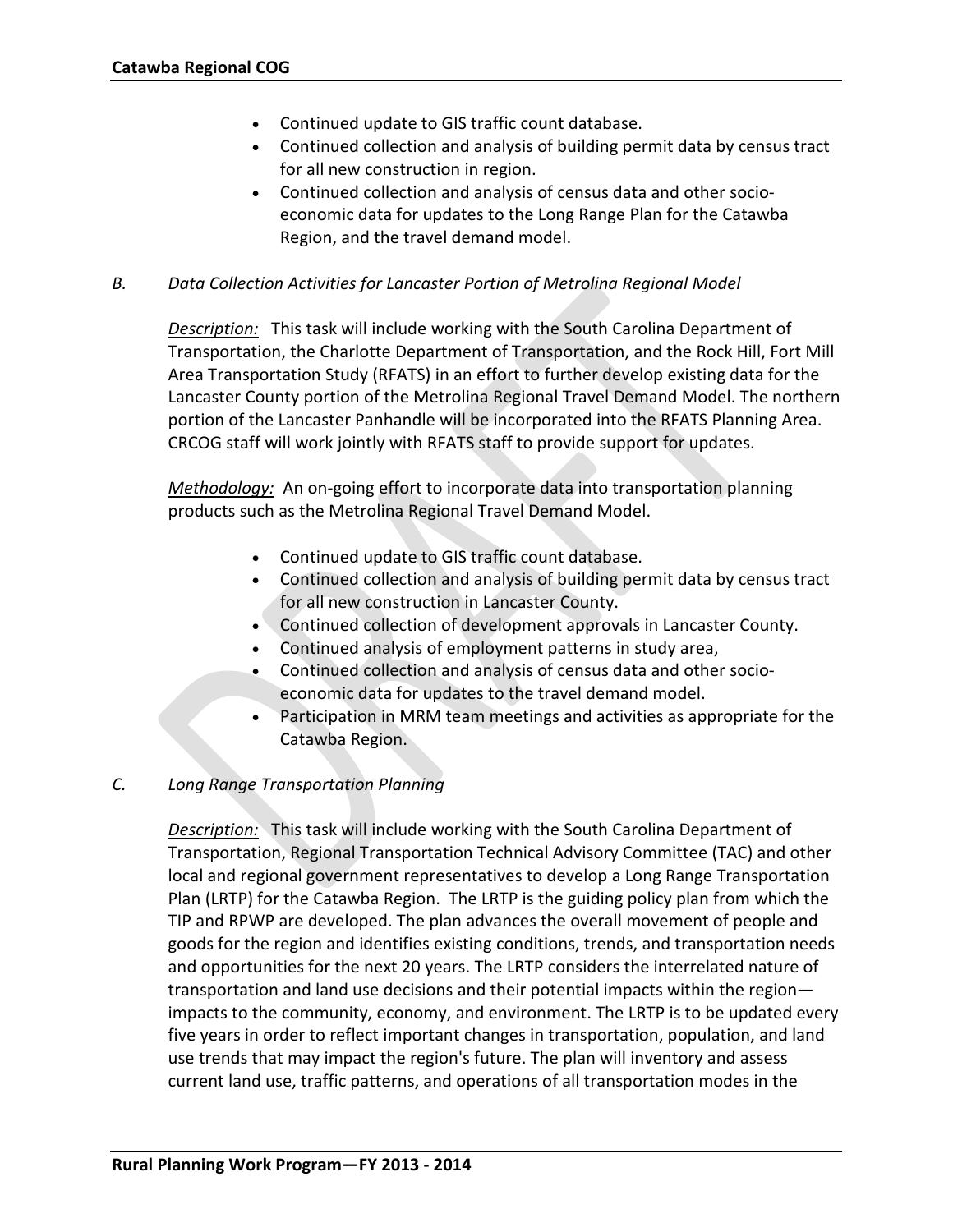region, and identify needed improvements to the existing transportation system highway/bridge, rail, air, and bicycle/pedestrian facilities—for the next 20 years.

*Methodology:* An on-going effort to incorporate data into long range transportation planning. This effort will include working with SCDOT planning staff to identify potential projects using input from local governments, SCDOT and the Federal Highways Administration, Metrolina Region as well as needs identified through public outreach and the Regional Travel Demand Model(s). CRCOG staff will work with the SCDOT to update the South Carolina Statewide Multimodal Plan. The Statewide Multimodal Plan will be used as a resource for completing updates to the Catawba Region LRTP.

- Updated list for potential construction projects including road widenings,resurfacing, new alignments, intersection improvements, safety improvements, sidewalks and bikeways.
- Identification of possible local needs studies and plans.
- Meetings with local government representatives including administrators, elected officials, planners and economic developers.
- Enhanced public participation through dissemination of information, and receipt of public comments.
- Participation in SCDOT activities related to the Statewide Multimodal Plan Update specific to the Catawba Region.

#### *D. Transportation Alternatives Program (TAP) Management*

*Description:* Solicit, evaluate, and develop applications for the Transportation Alternatives (TAP) Program as appropriate.

*Methodology:* The COG will continue to assist eligible applicants with project scope definition and the preparation of applications as needed. The COG will continue to monitor the development and implementation of previously funded enhancement projects.

#### *E. Technical Assistance and Intergovernmental Coordination*

*Description:* Foster intergovernmental/interagency coordination to ensure a coordinated and comprehensive approach to transportation planning and programming. Serve as liaison between the COG and member governments, the RFATS MPO, York County Transportation Planner, Federal, State and Local agencies. Also serve as liaison between the COG and regional transportation planning efforts such as Consolidated Regional Alliance for Transportation (CRAFT), Metrolina Regional Model (MRM), Regional Roads Committee, Sustainable Communities Initiatives, CONNECT and regional air quality efforts.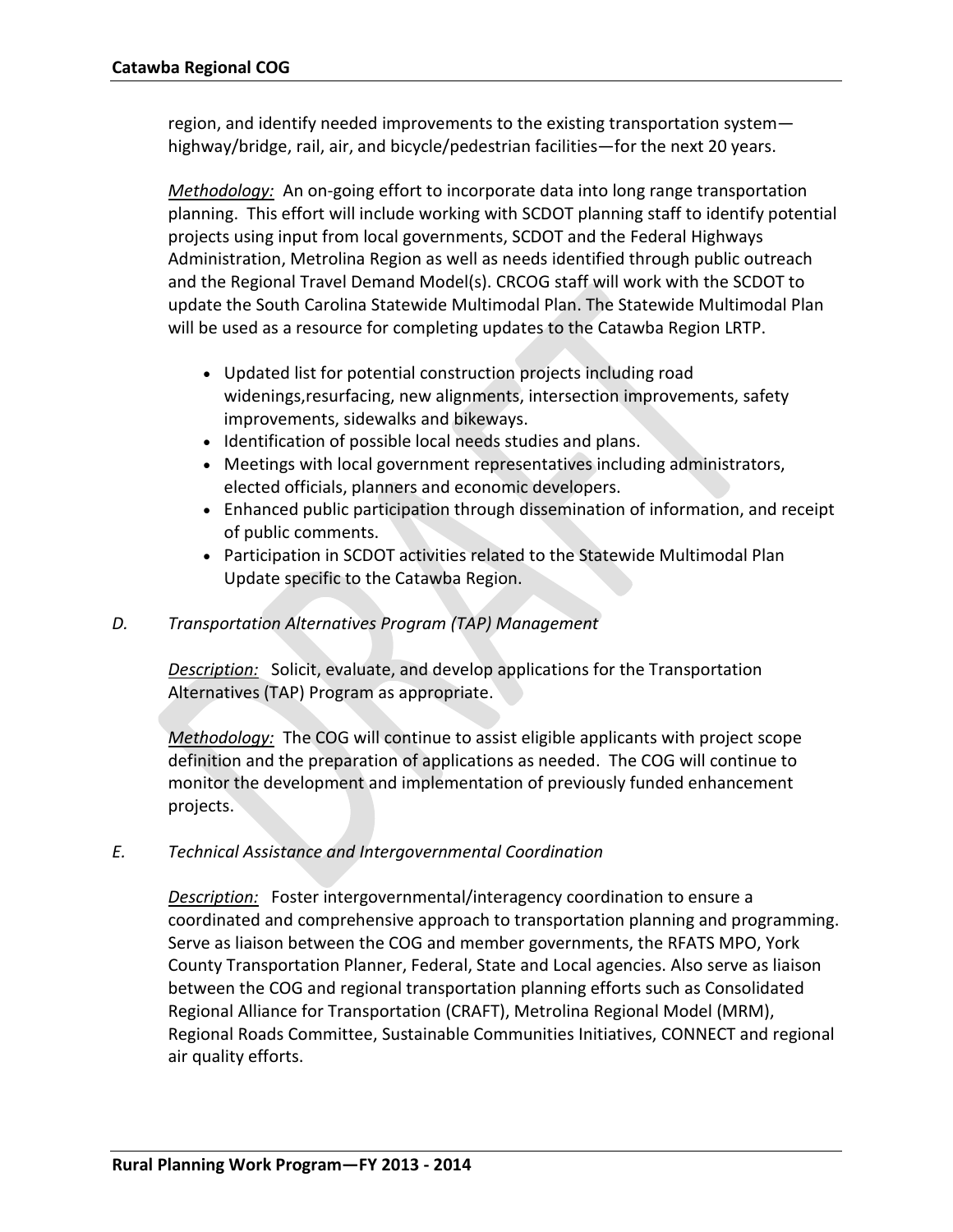#### *Methodology:*

- The COG will continue to attend RFATS MPO, MRM and CRAFT meetings to ensure representation of South Carolina interests in regional efforts as appropriate.
- The COG will continue to participate in regional transportation and air quality related initiatives as deemed appropriate and beneficial to the Catawba Region.
- The COG will continue ongoing regional initiatives with the Centralina Council of Governments in the Charlotte Metro Region. These regional initiatives include the CONNECT Regional Visioning effort, Sustainable Communities Initiative related to CONNECT Regional Vision implementation, Regional Freight Mobility, and other initiatives deemed appropriate and beneficial to the Catawba Region.
- The COG will use SCDOT Freight Data for possible inclusion in a Regional Freight study.
- Catawba Regional COG will continue coordination with SC Department of Health and Environmental Control-Bureau of Air Quality, and US Environmental Protection Agency (EPA) on current and pending National Ambient Air Quality Standards and impacts on the Catawba Region. CRCOG will work with SCDHEC-Bureau of Air Quality on the Regional Data Committee.

#### **III. PUBLIC PARTICIPATION**

#### *A. Development of Public Involvement Plan*

*Description:* This task will include working with the South Carolina Department of Transportation in an effort to further develop the existing CRCOG public involvement process into a plan covering actions related to the long-range plan and the Transportation Improvement Plan.

*Methodology:* As federal requirements stipulate opportunities for public input, CRCOG and SCDOT have partnered in the past to host public hearings in affected communities. CRCOG will craft a plan that will guide the public involvement process in planning for transportation projects in the Catawba Region. Special attention will be given to groups not usually participating in the transportation planning process or under-served populations.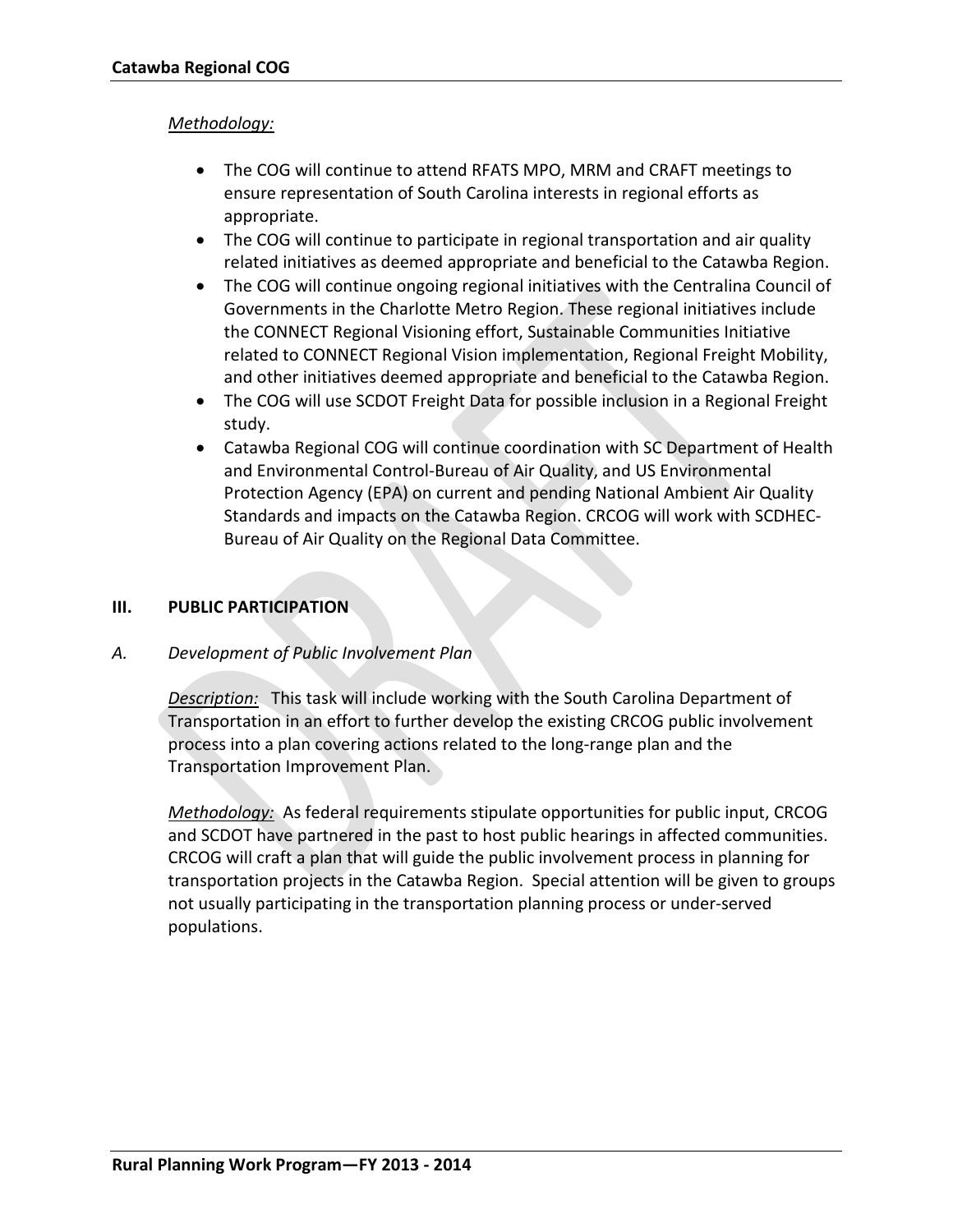## **IV. CRCOG Staff Information**

The CRCOG offices are located at 215 Hampton Street, Rock Hill, South Carolina, 29730. All CRCOG staff listed below can be reached by phone at (803) 327-9041 and by fax at (803) 327- 1912.

| <b>Staff</b>                        | <b>Email</b>             | <b>Tasks</b>                                                                                              |
|-------------------------------------|--------------------------|-----------------------------------------------------------------------------------------------------------|
| Randy Imler, Executive Director     | rimler@catawbcog.org     | Administration and Internal<br>Management                                                                 |
| Robert Moody, Senior Planner        | rmoody@catawbacog.org    | LRTP, TIP, RPWP, Technical and<br>Program Management, Public<br>Involvement, Statewide Multimodal<br>Plan |
| Kara Drane, Senior Planner          | <b>TBD</b>               | LRTP, TIP, RPWP, Technical and<br>Program Management, Public<br>Involvement, Statewide Multimodal<br>Plan |
| Cole McKinney, Regional Initiatives | cmckinney@catawbacog.org | LRTP, Transportation Modeling and<br>Data Collection, Statewide<br><b>Multimodal Plan</b>                 |
| Rob Jackson, GIS Analyst            | rjackson@catawbacog.org  | LRTP, Transportation Modeling and<br><b>Data Collection</b>                                               |
| Mike Vead, Senior Planner           | mvead@catawbacog.org     | Modeling and Data Collection                                                                              |
| Sherron Marshall, Planner           | smarshall@catawbacog.org | <b>Transportation Alternatives</b><br>Program                                                             |